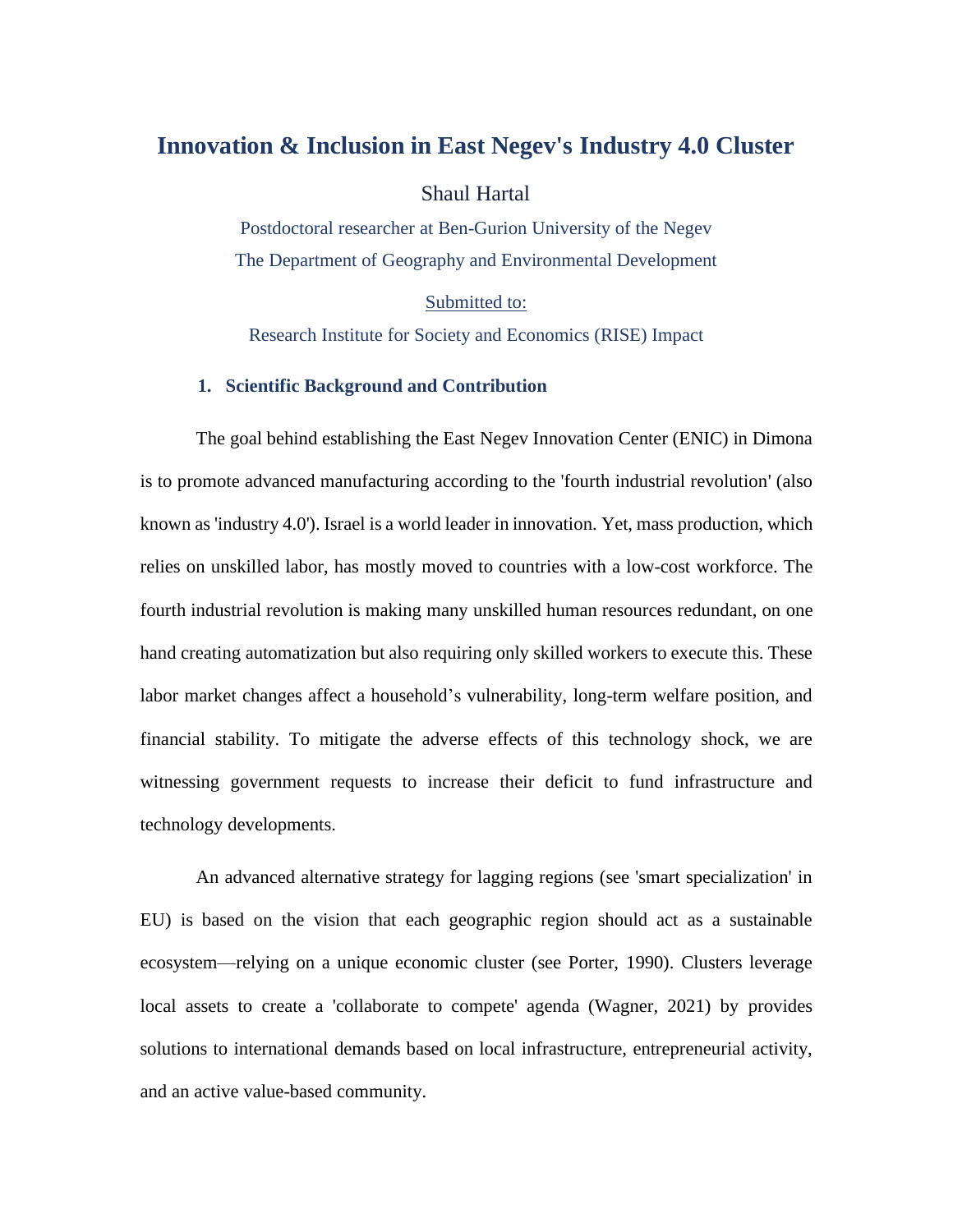The planned 'industry 4.0' cluster is located in the Eastern Negev in Israel, home to small-medium Jewish and Bedouin communities, and gathers stakeholders from the business sector, the public sector at local and national levels, and the third sector. However, it is still unclear how the future fruits of this publicly funded initiative will trickle down to local (low income) communities. There is a wide research gap about systematic links between innovation and inclusion, especially in lagging regions. The contribution of this proposed research to new scientific knowledge can be divided into theoretical and practical.

#### *a) Theoretical contribution: promoting innovation by building a place-based ecosystem*

In this research, I argue that to achieve growth through innovation, a partial shift from direct firm subsidies to an alternative strategy of place-based policy would be more efficient. The cluster place-based approach seeks to achieve economic growth based on leveraging resources and connecting local players.

The traditional policy argues for spatial market failure in cities and regions located outside of big metropolitan areas. This market failure is expected to erase entire areas from the innovation map and widen the core-periphery gap. Therefore, the lack of government manufacturing subsidies will lead to under-investment in the business sector and increased unemployment rates in lagging regions (Schweiger et al., 2018). However, subsidy impact on the development of firms' economic performance is scrutinized in articles that show direct subsidies have not expanded firm productivity, investment in R&D, local employment, and exports (Karhunen and Huovari, 2015; Martin et al., 2011).

This policy of direct firm subsidies was and still is the leading strategy for attracting companies to Negev. An alternative strategy is called 'place-based policy,' in which the government's role is mainly to coordinate between the various local actors involved in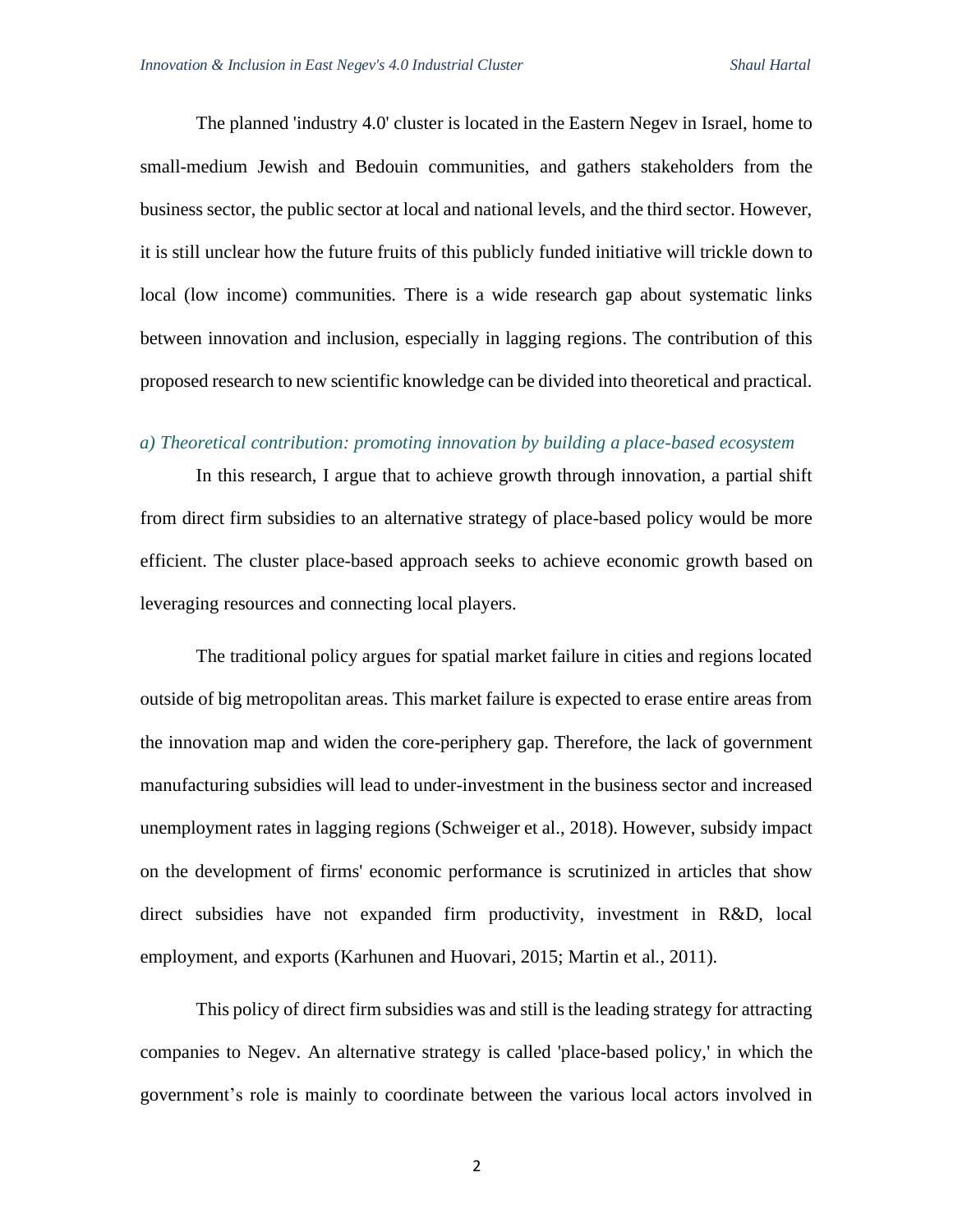sparking innovation (Etzkowitz and Leydesdorff, 2000; Sonn and Storper, 2008). This general approach focuses on innovative product development as the output of a local process. Accordingly, it encourages governmental support (financial and organizational) to strengthen networks and collaborations between various stakeholders within the local innovation ecosystem (Martin, 2016). Examples of this policy can be found in establishing funds for joint research industry-academy, giving access to private government firms or academic data and facilities, and establishing patent-based companies owned by academia and the private sector. Empirical studies support the idea that place-based innovation policies encouraging local collaborations positively impact private investment in R&D, patents, and local employment (Engel et al., 2016; Kang and Park, 2012).

#### *b) Practical contribution: promoting inclusion by building an impact investment ecosystem*

Stakeholders must ensure that fruits of the cluster reach the local community through a highly equitable spread. The inflow of investment to the Negev region will initially take place within the new manufacturing cluster. The local community can further increase the project's productive capacity by investing in employee training. This can be achieved with 'local talent development systems': new schools, new programs, mentoring, workforce development training, and more. The ecosystem for impact investment will connect multi-sectorial players at both local and national levels, creating 'local talent development systems.' In this research, I propose to arm policymakers with a detailed 'roadmap' to build Israel's first impact investment ecosystem (to the best of my knowledge).

#### **2. Research Goal and Research Questions**

The research goal is to present the scientific community and policymakers with new knowledge about systematic linkages between innovation and inclusion in lagging regions.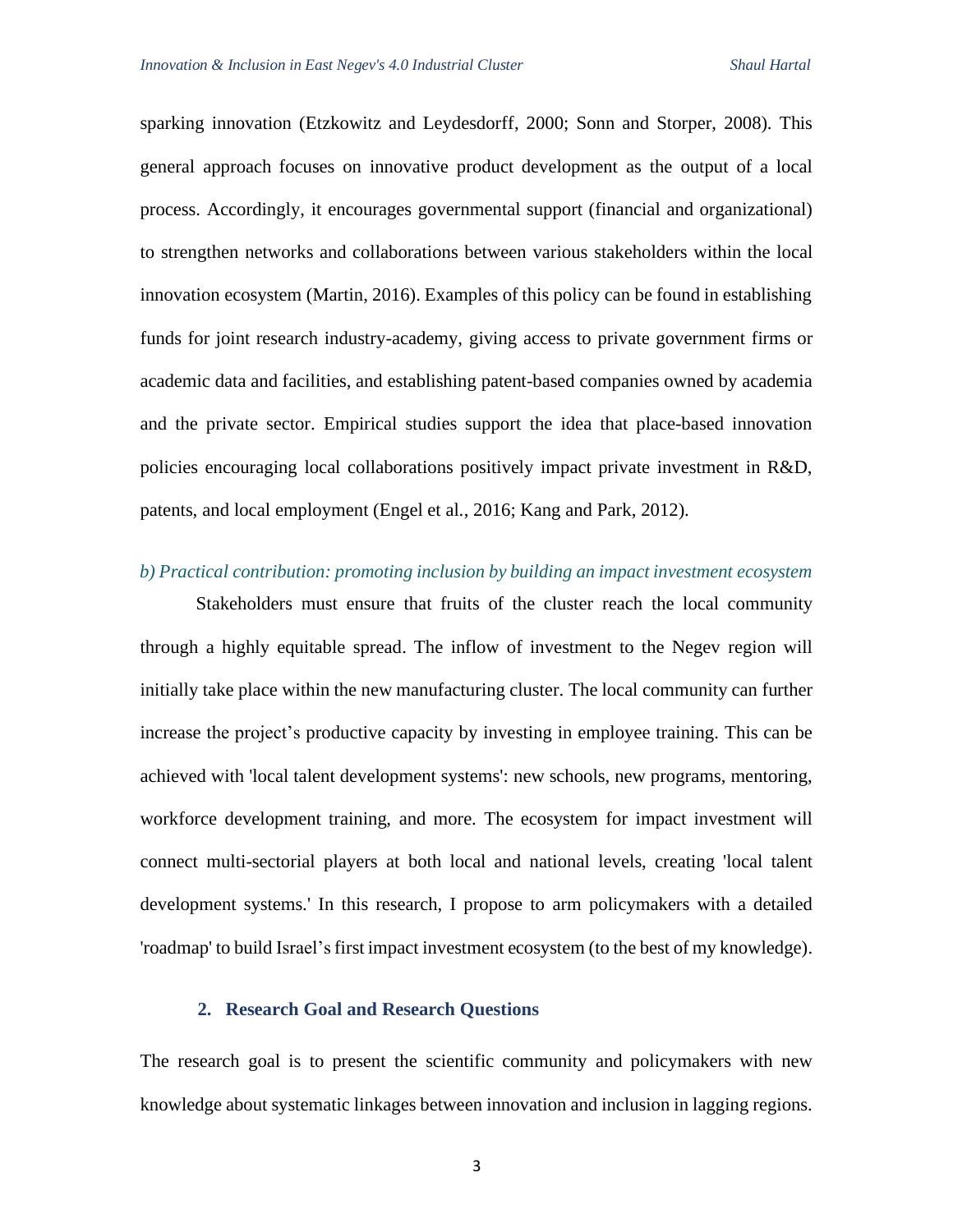The research will examine novel approaches to address challenges depicted in the following research questions:

a) What is the best way to promote growth outside of the central metropolitan area?

- b) How can stakeholders make this growth sustainable and inclusive for local communities?
- c) What is the interface between innovation and inclusion in lagging regions?

#### **3. Practical and Social Impact**

This work has spatial insight and potential for future policy recommendations in Negev. Specifically, the study contributes to the growing interest in a theoretical framework that seeks to understand the interface between innovation and inclusion in a peripheral region. A better understanding of this process will help us draw up strategic recommendations for cities and regions accordingly. Beyond this, theoretical research insights are expected to help build an overall model that would bring together both aspects—innovation and inclusion—and the interface between them. This model, writing in the Theory of Change method (TOC), will help expand the spatial base of economic activity. The spatial dimension of the area, which focuses on the Negev region and its unique conditions, will allow local decision makers to cull in-depth knowledge updates that could encourage them to design advanced policies. I have years of experience promoting research-based policy in the Negev and wrote two policy papers based on my doctoral research. Specifically, these papers addressed an innovation district establishment in Beersheba. Many of the recommendations were in fact adopted, with some even implemented in practice. I have already connected with relevant stakeholders, and they are willing to send a letter of support for this research.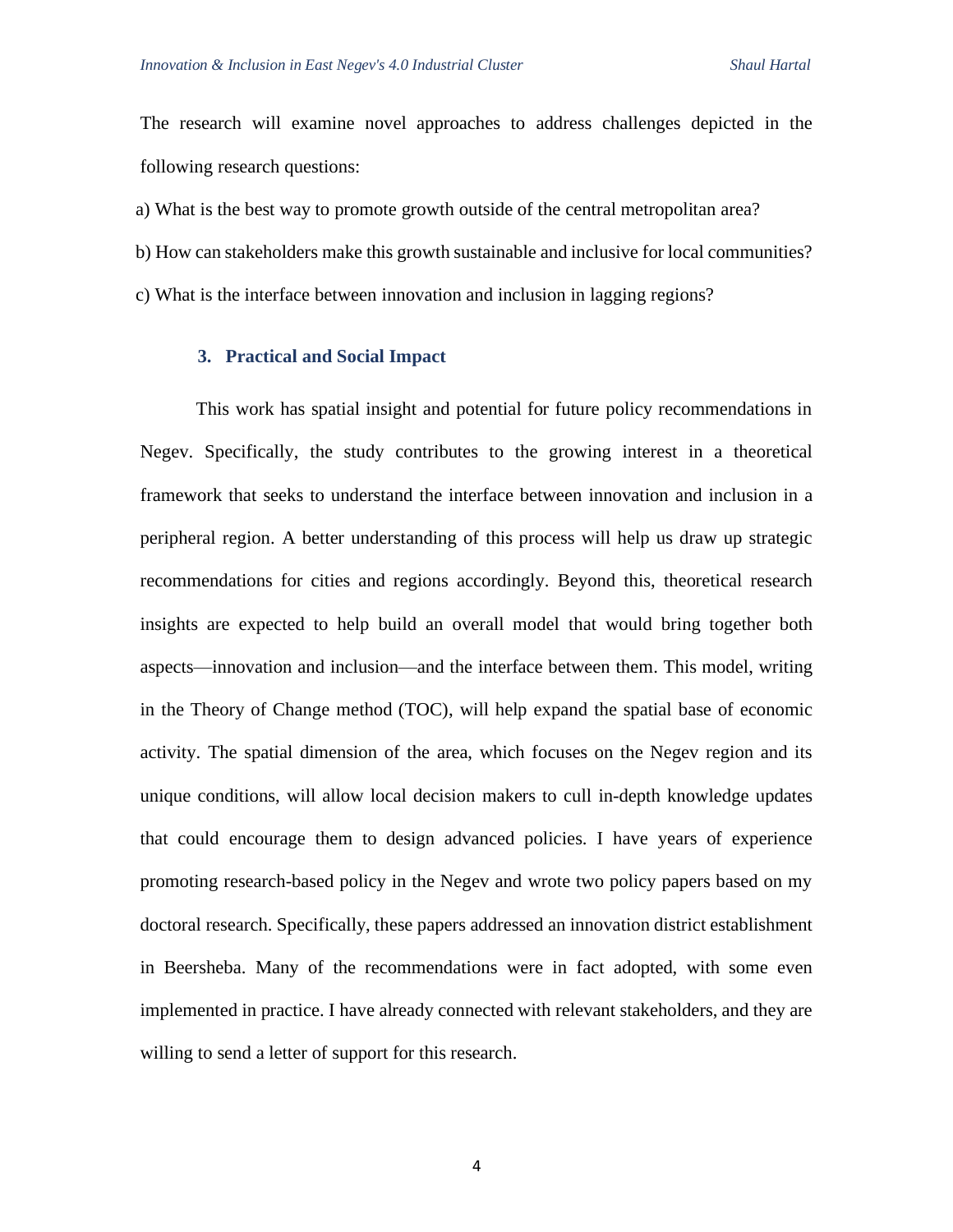#### **4. Research Method**

Data will be gathered from different sources including:

- Semi-structured interviews with stakeholders in different sectors (a total of 30)
- A systematic review of the players' written plans
- Descriptive and spatial data about the cluster, region, and population
- Global policy lesson benchmarks (on an optional basis)

Data will be analyzed within the framework of the *Theory of Change (TOC)* in order to provide the stakeholders with insights about further action required to build an ecosystem for innovation (by public policy measures) and inclusion (by impact investment ecosystems). The TOC framework is suitable, as it serves as a 'roadmap' for the initial goal. The model identifies long-term goals and identifies outcomes that must be in place to meet those goals, accordingly.

| Phase          | Milestone                                   | $1 - 3$ | $4-6$ | $7-9$ | $10 - 12$ |
|----------------|---------------------------------------------|---------|-------|-------|-----------|
|                | Conducting academic literature review       |         |       |       |           |
| $\mathfrak{D}$ | Formulating questionnaires and interviews   |         |       |       |           |
| 3              | Gathering descriptive and spatial data      |         |       |       |           |
| 4              | Reviewing optional benchmarks               |         |       |       |           |
| 5              | Conducting in-depth interviews              |         |       |       |           |
| 6              | Reviewing stakeholder plans                 |         |       |       |           |
| 7              | Analyzing interviews and writing the report |         |       |       |           |

#### **5. Detailed Work Plan: Milestone Timetable (By Months)**

#### **6. Budget**

The entire budget is set to be allocated as a researcher scholarship.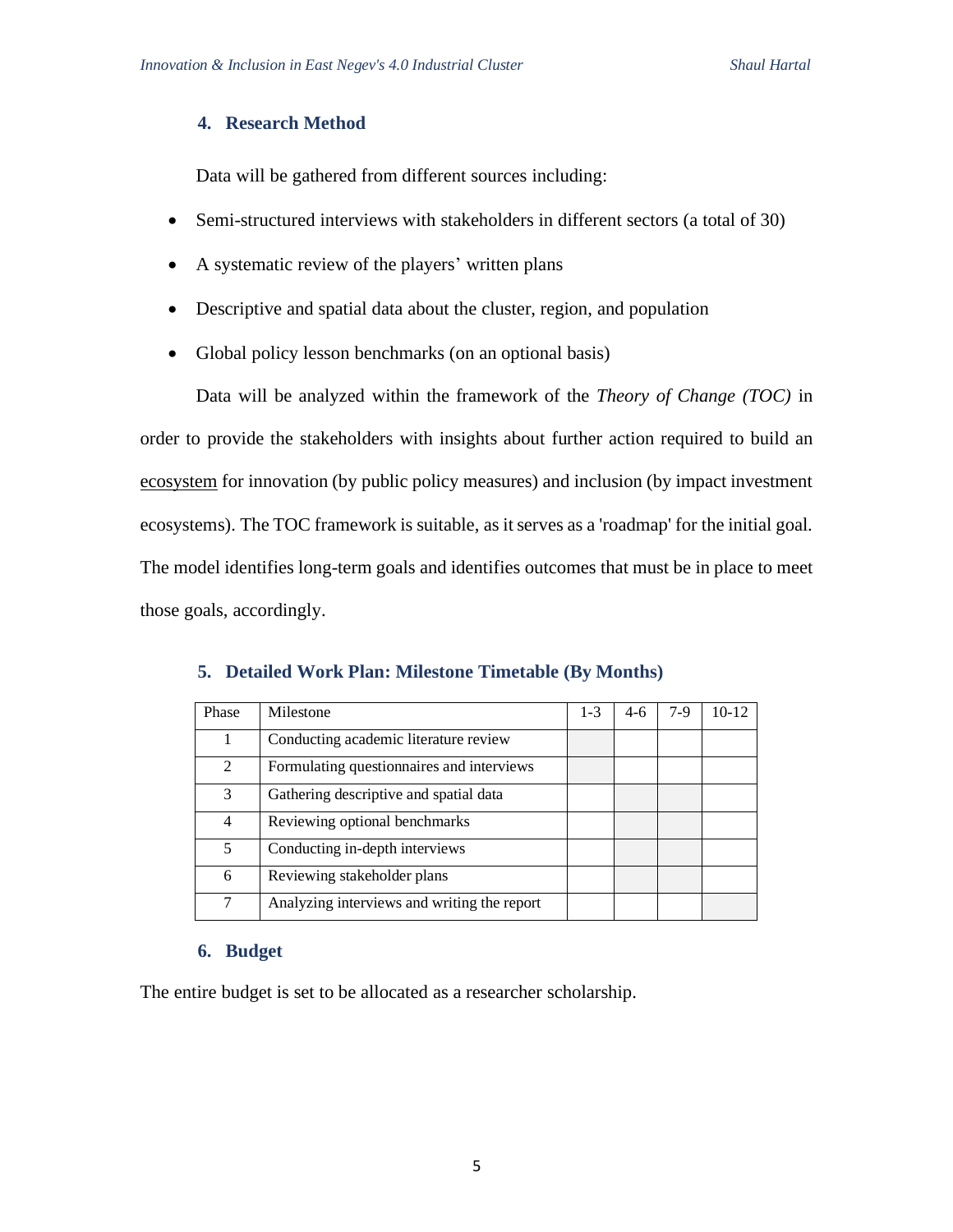# Shaul Hartal

# Personal details

*Phone*: 050-2132062

*Address: Dgania 71/2 Netanya*

*E-Mail*: shartal10@gmail.com

*Languages*: Hebrew - Native, English - Reading and Writing: Full Professional Proficiency, Spoken: Professional Working.

# Education

- *2020-2021:* (Remote) Post-doctoral research under the guidance of Prof. Peter Nijkamp and Prof. Karima Kourtit, in the field of Regional Resilience and labor markets. The Open University of the Netherland.
- *2015-2021:* PhD in Public Policy and Management, Ben Gurion University of the Negev, Supervisors: Prof. Miki Malul and Dr. Ofir Rubin, Dissertation Title: Internal Migration of Young Adults: The Negev as a Case Study. Dissertation submitted.
- *2012-2015:* MA in Public Policy and Management, Ben Gurion University of the Negev, supervisors: Prof. Miki Malul and Dr. Ofir Rubin.
- *1998-2001*: B.A. in Integrated Studies in Social Sciences, Bar Ilan University

# Professional Experience

## *October 2020 – Current*

Lecturer for Public Policy for MBA students at Ono Academic College.

Researcher Medina L'mofet, an initiative of Or Movement for creating a disruptive futurevision of the Israeli labor market.

## *February 2015 – October 2020*

Ph.D. student with a full scholarship, Department of Public Policy & Management, Ben-Gurion University of the Negev, Beer Sheva, Israel.

Researcher in joint research with the Samuel Neeman Institute in the Technion. "It Takes Two to Tango? Spatial and Social Implications of Joint Civil-Military Development." Research grant by the Israeli Ministry of Science & Technology (2015-2017).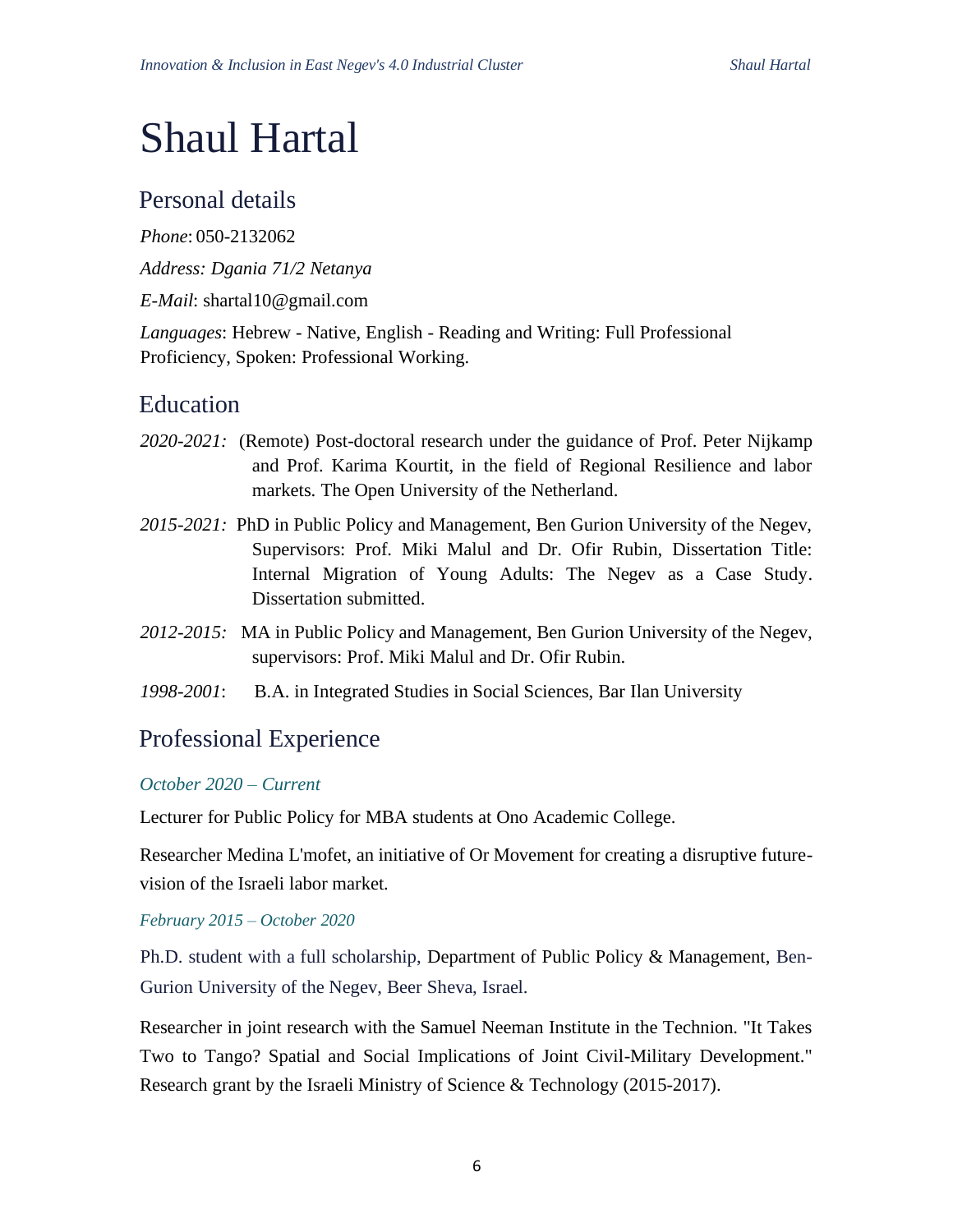Instructor: "The Regional Development and the Government's Role" and "Public Policy," M.A. courses at Ben-Gurion University (Since October 2016).

Advisor for Eastern Negev Cluster (on a volunteer basis, since 2017).

## Teaching

*2016-Present*: List of courses: "The Regional Development and the Government's Role" and "Public Policy," M.A. courses at Ben-Gurion University.

# Military Service

Full military service in 8200 unit.

## Honors and Awards

- 2019 Dean's Award Winner for 2019.
- 2019 The European Regional Science Association (ERSA), The Israeli section, Award for best paper in regional studies of Ph.D. candidates.
- 2018 The European Regional Science Association (ERSA), The Israeli section, Award for second place in a presentation of a paper on poster competitions.
- 2017 Ministry of Science and Technology, the Yuval Neaman Scholarship.
- 2016 Kreitman School of Advanced Graduate Studies, the Negev Scholarship.
- 2015 Faculty Scholarship, Ben Gurion University for Ph.D. students.
- 2014 Graduated M.A. with honors.
- 2013 The Yad Tabenkin Foundation for Research, a scholarship.
- 2013 Faculty Scholarship, Ben Gurion University for M.A. students

## Publications

## *Published in Peer Review Journals*

1. **Hartal, S**., Rubin, O. D., & Malul, M. (2021). The mobility preferences of ICT knowledge workers: Do second-ranked cities have a chance of attracting them? *Journal of Urban Affairs*, 1-15 (Impact factor of 0.97, rated 25 out of 200 in SJR in the category of Urban Studies, Q1).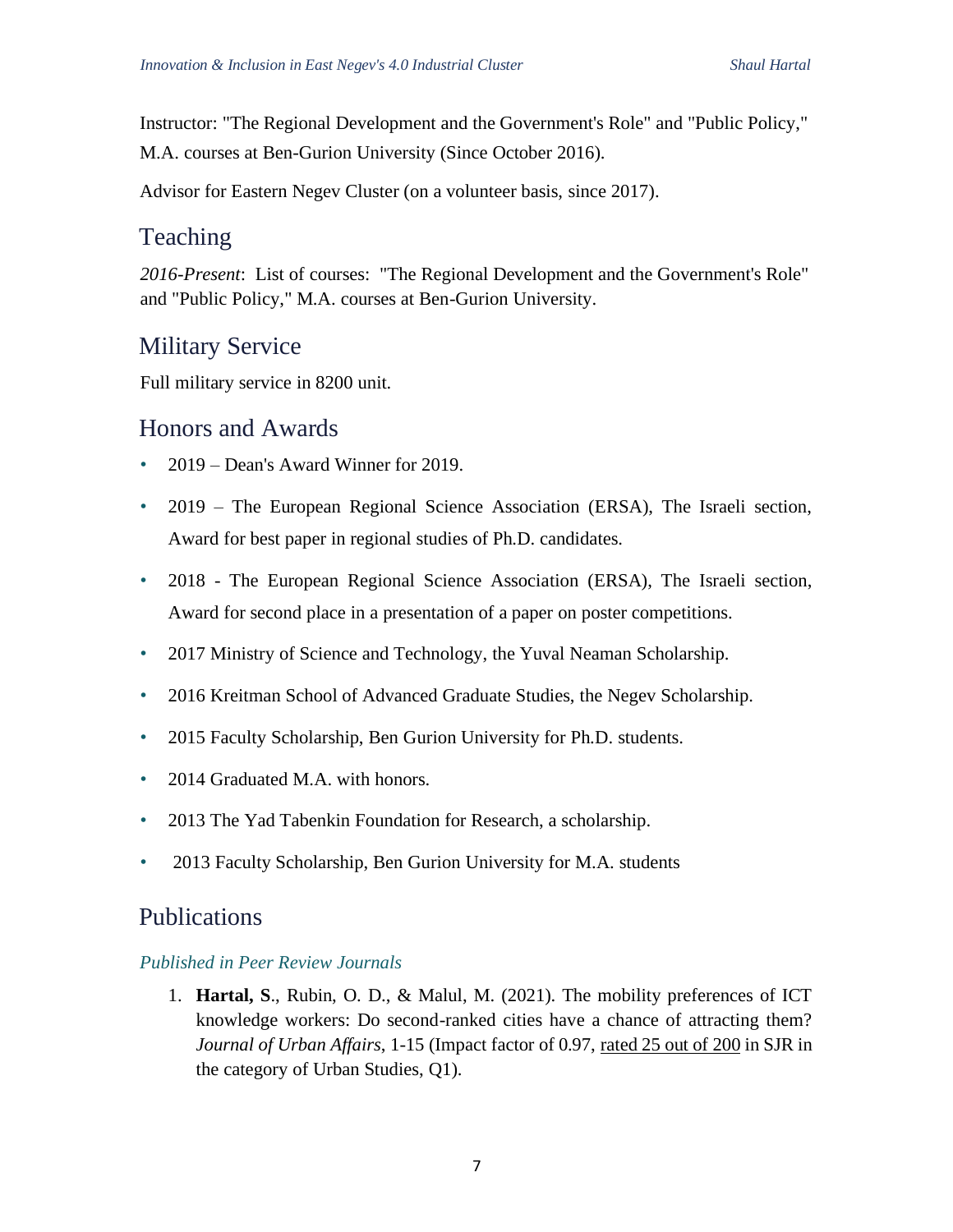2. **Hartal, S**., Malul, M., & Rubin, O. D. (2017). The Role of Coordination Failure in the Movement of Future Knowledge Workers Away from the Periphery. *Cities*, 64, 18-25 (Impact factor of 1.77, rated 6 out of 200 in SJR in the category of Urban Studies, Q1).

#### *Submitted to Peer Review Journals*

1. **Hartal, S**., Kourtit, K. "Spatial Labour Markets and Resilience of Cities and Regions: A Critical Review", Introductory paper to special session on 'The Tidal Movements of Spatial Labour Markets: Perturbation and Resilience' in Regional Studies (*in R&R*) (Impact factor of 1.84, rated 22 out of 540 in SJR in the category of Social Science, Q1).

## *Scientific reports and technical papers*

- **Shaul. H.**, et al., *The Disruptive Future-Vision of the Israeli Labor Market,* Beer Sheva Israel, Or Movement, 2020.
- **Shaul. H.**, *Beer Sheva's Innovation District*, Beer Sheve Israel: Ben Gurion University of the Negev, 2020 (as part of the requirement for Yuval Neamen scholarship, Ministry of Science and Technology)
- Reuven, G., Malul, M., Rubin, O., **Hartal, S.**, Israel, E., Leck, E. *It Takes Two to Tango? Spatial and Social Implications of Joint Civil-Military Development*. Hifa Israel: Samuel Neaman Institute, 2017.

## *Presentation at conferences, workshops, and seminars*

- "Overcoming the Coordination Failure in the Negev." The European Regional Science Association (ERSA) – The Israeli section, Technion Institute of Technology, 2015.
- "Overcoming the Coordination Failure in the Negev." ESPAnet ISRAEL 2015, Ben-Gurion University of the Negev, Israel July 2015.
- "Handling Factors Affecting Willingness to Pay through Creating Homogeneous Groups." ERSA Congress in Lisbon, Portugal, August 2015.
- "Internal Migration of the Creative Class," the Sixth Annual Graduate Conference in Political Science, Public Policy, the Hebrew University, November 2015.
- "The Internal Migration of the Creative Class." ERSA Summer School 2016 in Milano.
- "The Internal Migration of the Creative Class: The Negev as a Case Study." ERSA The Israeli section 2015 Congress, Western Galil College, Israel, February 2017.